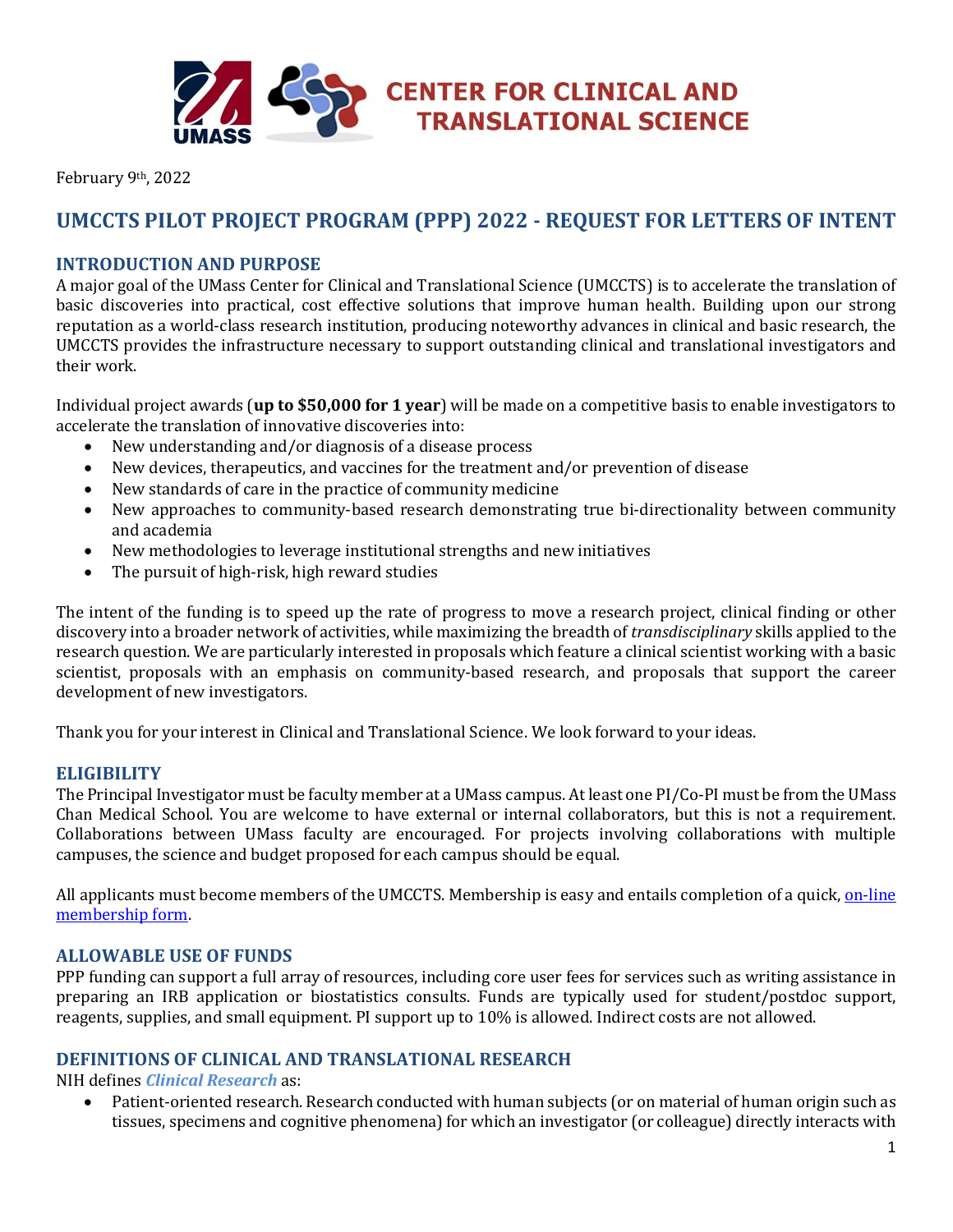human subjects. Patient-oriented research includes: (a) mechanisms of human disease, (b) therapeutic interventions, (c) clinical trials, or (d) development of new technologies.

- Epidemiological and behavioral studies
- Outcomes research and health services research

#### *Translational Research* as:

• The process of applying ideas, insights, and discoveries generated through basic scientific inquiry to the treatment or prevention of human disease.

## **OVERSIGHT**

The PPP is overseen and administered by the UMCCTS Scientific Review Committee. The Scientific Review Committee makes funding decisions based upon the scientific merits and potential impact of the proposals.

#### **CRITERIA FOR AWARDS**

The evaluation criteria that are used to review proposals include the following:

- Intellectual Merit projects that include all efforts to enhance the impact of scholarly endeavors on benefiting the human condition will be considered for funding
- Growth Opportunity projects that demonstrate the opportunity to be leveraged to attract and secure outside funding from federal, state, industry, foundation and other sources will be considered for funding
- Use of Resources Applicants will receive added consideration from the reviewers if they plan to use one or more of the research resources available through the UMCCTS and/or WPI

# **APPLICATION AND REVIEW PROCESS**

## Letters of Intent - Due date: Friday, March 25<sup>th</sup>, 2022

*Describe in two (2) pages or less* the work that has motivated you to apply. Do not include a cover page. Include the following:

- Title of project
- Name, rank, affiliation, and email of contact PI and any other key personnel
- Background and significance of the project
- Specific Aims
- Preliminary data (if any)
- Project description/approach
- Future directions and specific funding plans

References are not required, but if included, do not count as part of the two page limit. Budgetary information is not required at the LOI stage.

Letters of Intent (LOI) will be reviewed by the UMCCTS Scientific Review Committee to determine which projects are significantly linked to the criteria listed above. Based on this review, the most promising projects will be selected for full proposal submission. Full proposals will be subject to a standard NIH-type study section assessment.

# **Please email your Letter of Intent (2 pages or less) as a single attachment (Word or PDF) to**: [ccts@umassmed.edu](mailto:ccts@umassmed.edu) on or before Friday, March 25th 2022 by 5:00 PM (Eastern).

Full proposals will be due on Friday May 13<sup>th</sup>, 2022 for those selected finalists.

## **APPLICATION TIMELINE**